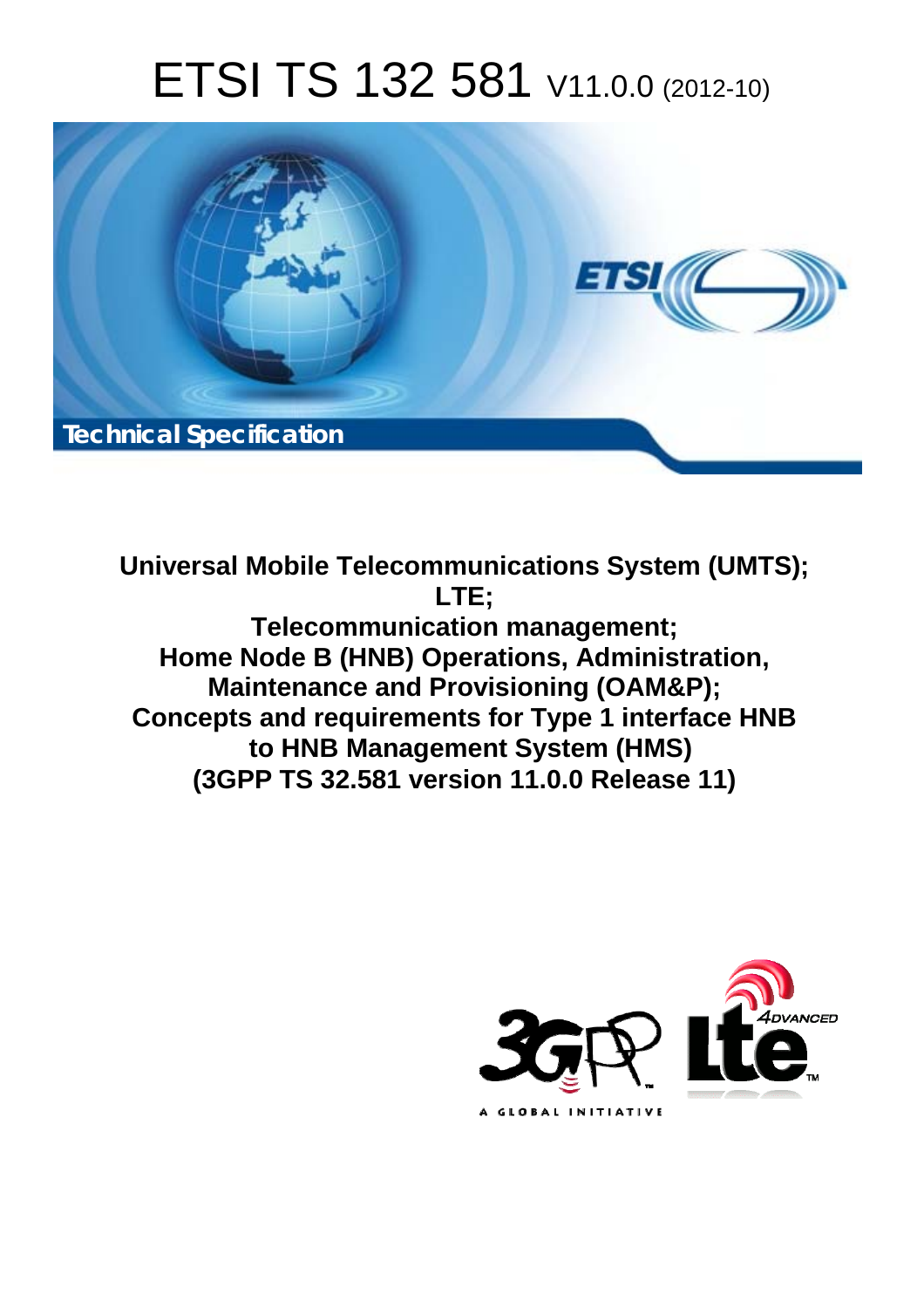Reference RTS/TSGS-0532581vb00

> Keywords LTE,UMTS

#### *ETSI*

#### 650 Route des Lucioles F-06921 Sophia Antipolis Cedex - FRANCE

Tel.: +33 4 92 94 42 00 Fax: +33 4 93 65 47 16

Siret N° 348 623 562 00017 - NAF 742 C Association à but non lucratif enregistrée à la Sous-Préfecture de Grasse (06) N° 7803/88

#### *Important notice*

Individual copies of the present document can be downloaded from: [http://www.etsi.org](http://www.etsi.org/)

The present document may be made available in more than one electronic version or in print. In any case of existing or perceived difference in contents between such versions, the reference version is the Portable Document Format (PDF). In case of dispute, the reference shall be the printing on ETSI printers of the PDF version kept on a specific network drive within ETSI Secretariat.

Users of the present document should be aware that the document may be subject to revision or change of status. Information on the current status of this and other ETSI documents is available at <http://portal.etsi.org/tb/status/status.asp>

If you find errors in the present document, please send your comment to one of the following services: [http://portal.etsi.org/chaircor/ETSI\\_support.asp](http://portal.etsi.org/chaircor/ETSI_support.asp)

#### *Copyright Notification*

No part may be reproduced except as authorized by written permission. The copyright and the foregoing restriction extend to reproduction in all media.

> © European Telecommunications Standards Institute 2012. All rights reserved.

DECT<sup>™</sup>, PLUGTESTS<sup>™</sup>, UMTS<sup>™</sup> and the ETSI logo are Trade Marks of ETSI registered for the benefit of its Members. **3GPP**TM and **LTE**™ are Trade Marks of ETSI registered for the benefit of its Members and of the 3GPP Organizational Partners.

**GSM**® and the GSM logo are Trade Marks registered and owned by the GSM Association.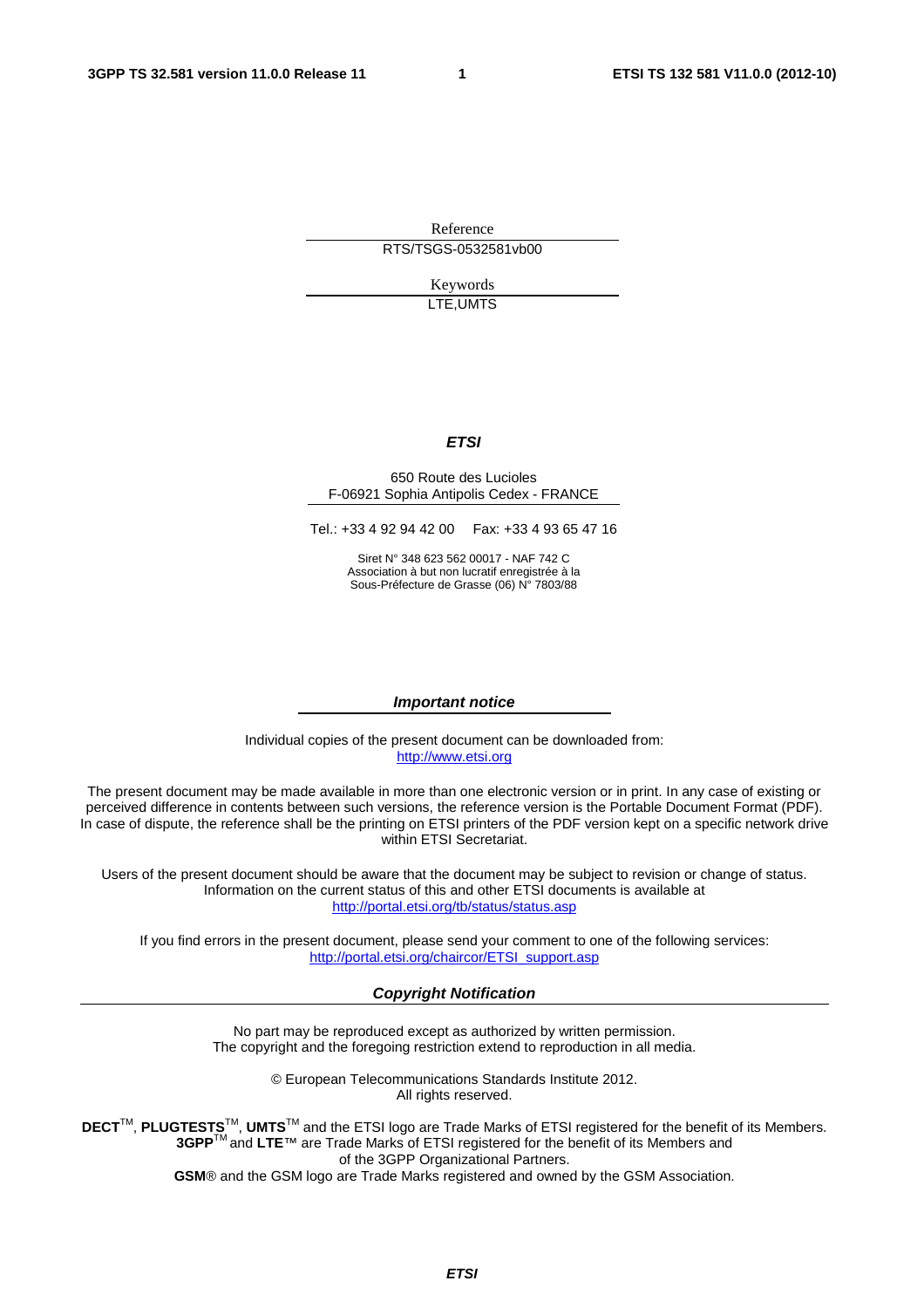# Intellectual Property Rights

IPRs essential or potentially essential to the present document may have been declared to ETSI. The information pertaining to these essential IPRs, if any, is publicly available for **ETSI members and non-members**, and can be found in ETSI SR 000 314: *"Intellectual Property Rights (IPRs); Essential, or potentially Essential, IPRs notified to ETSI in respect of ETSI standards"*, which is available from the ETSI Secretariat. Latest updates are available on the ETSI Web server [\(http://ipr.etsi.org](http://webapp.etsi.org/IPR/home.asp)).

Pursuant to the ETSI IPR Policy, no investigation, including IPR searches, has been carried out by ETSI. No guarantee can be given as to the existence of other IPRs not referenced in ETSI SR 000 314 (or the updates on the ETSI Web server) which are, or may be, or may become, essential to the present document.

### Foreword

This Technical Specification (TS) has been produced by ETSI 3rd Generation Partnership Project (3GPP).

The present document may refer to technical specifications or reports using their 3GPP identities, UMTS identities or GSM identities. These should be interpreted as being references to the corresponding ETSI deliverables.

The cross reference between GSM, UMTS, 3GPP and ETSI identities can be found under [http://webapp.etsi.org/key/queryform.asp.](http://webapp.etsi.org/key/queryform.asp)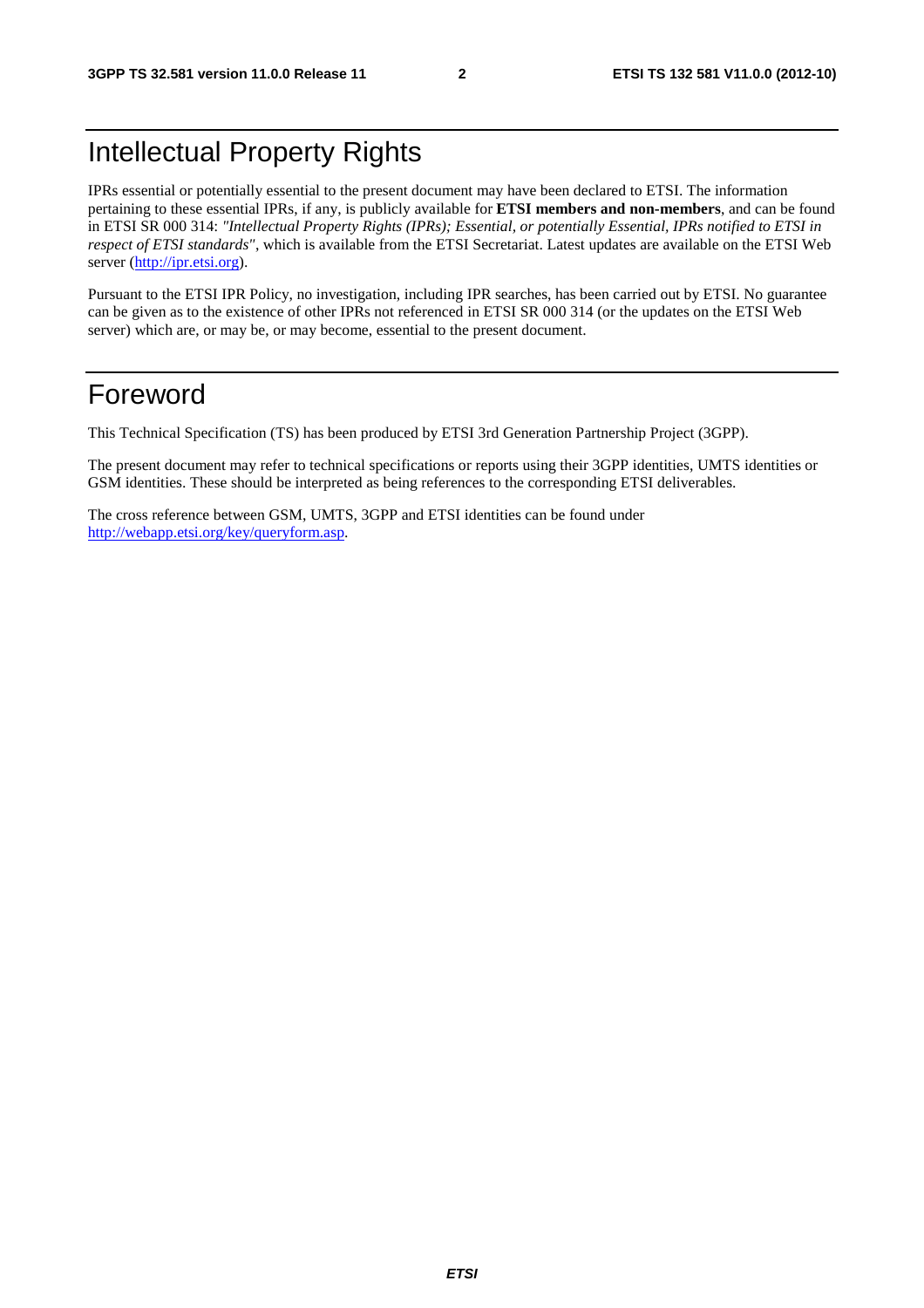$\mathbf{3}$ 

# Contents

| 1               |                               |  |  |  |  |  |  |
|-----------------|-------------------------------|--|--|--|--|--|--|
| 2               |                               |  |  |  |  |  |  |
| 3<br>3.1<br>3.2 |                               |  |  |  |  |  |  |
| $\overline{4}$  |                               |  |  |  |  |  |  |
| 5               |                               |  |  |  |  |  |  |
| 5.1             |                               |  |  |  |  |  |  |
| 5.1.1           |                               |  |  |  |  |  |  |
| 5.1.2           |                               |  |  |  |  |  |  |
| 5.1.3           |                               |  |  |  |  |  |  |
| 5.1.4           |                               |  |  |  |  |  |  |
| 5.2             |                               |  |  |  |  |  |  |
| 5.3             |                               |  |  |  |  |  |  |
| 5.4             |                               |  |  |  |  |  |  |
| 6               |                               |  |  |  |  |  |  |
| 6.1             |                               |  |  |  |  |  |  |
| 6.1.1           |                               |  |  |  |  |  |  |
| 6.1.2           |                               |  |  |  |  |  |  |
| 6.1.3           |                               |  |  |  |  |  |  |
| 6.1.4           |                               |  |  |  |  |  |  |
| 6.2             |                               |  |  |  |  |  |  |
| 6.3             |                               |  |  |  |  |  |  |
| 6.4             |                               |  |  |  |  |  |  |
|                 | <b>Annex A (informative):</b> |  |  |  |  |  |  |
|                 |                               |  |  |  |  |  |  |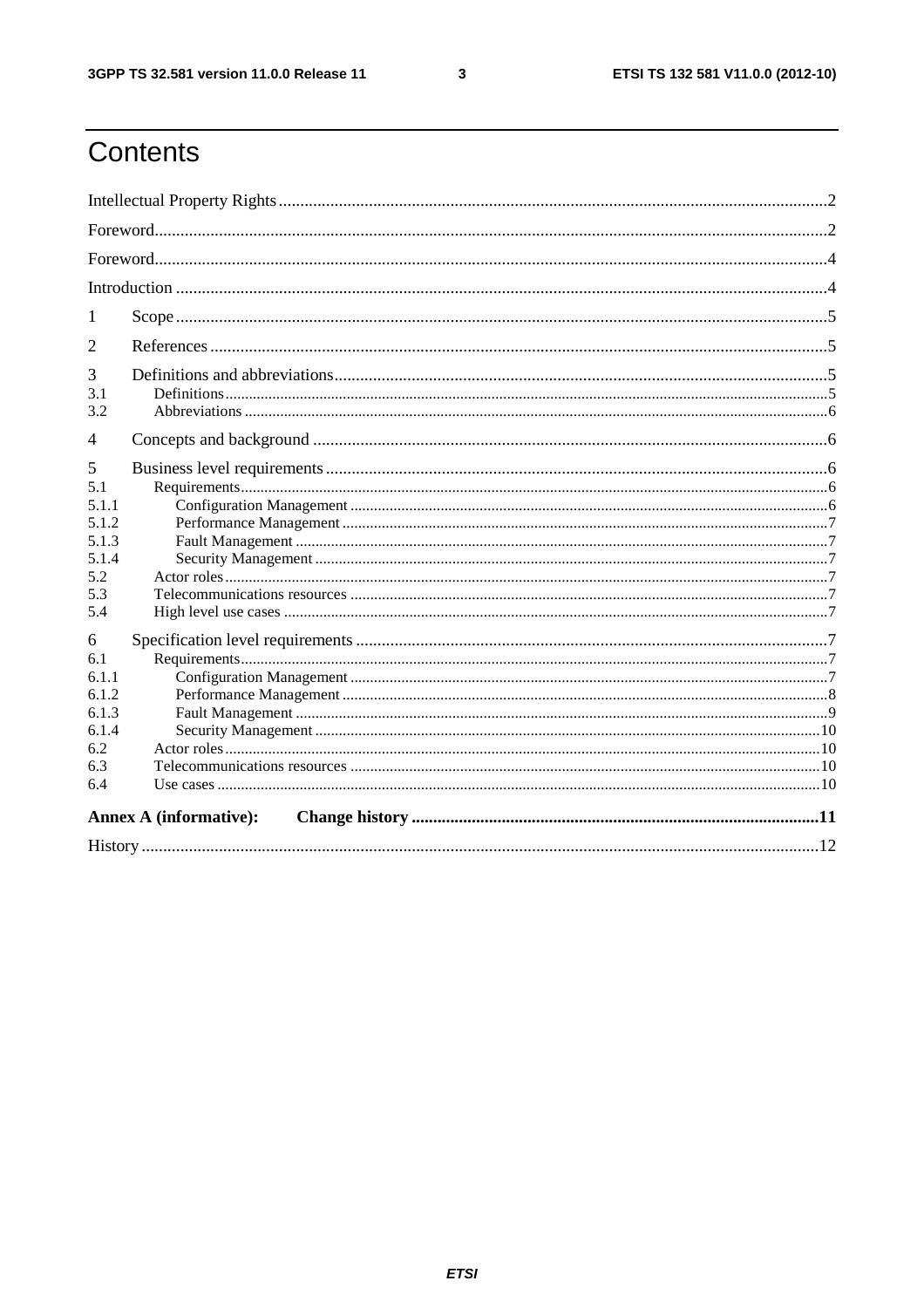### Foreword

This Technical Specification has been produced by the 3<sup>rd</sup> Generation Partnership Project (3GPP).

The contents of the present document are subject to continuing work within the TSG and may change following formal TSG approval. Should the TSG modify the contents of the present document, it will be re-released by the TSG with an identifying change of release date and an increase in version number as follows:

Version x.y.z

where:

- x the first digit:
	- 1 presented to TSG for information;
	- 2 presented to TSG for approval;
	- 3 or greater indicates TSG approved document under change control.
- y the second digit is incremented for all changes of substance, i.e. technical enhancements, corrections, updates, etc.
- z the third digit is incremented when editorial only changes have been incorporated in the document.

### Introduction

The present document is part of a TS-family covering the  $3<sup>rd</sup>$  Generation Partnership Project Technical Specification Group Services and System Aspects, Telecommunication Management; as identified below:

- 3GPP TS 32.581: "Telecommunications management; Home Node B (HNB) Operations, Administration, Maintenance and Provisioning (OAM&P); Concepts and requirements for Type 1 interface HNB to HNB Management System (HMS)".
- 3GPP TS 32.582: "Telecommunications management; Home Node B (HNB) Operations, Administration, Maintenance and Provisioning (OAM&P); Information model for Type 1 interface HNB to HNB Management System (HMS)".
- 3GPP TS 32.583: "Telecommunications management; Home Node B (HNB) Operations, Administration, Maintenance and Provisioning (OAM&P); Procedure flows for Type 1 interface HNB to HNB Management System (HMS)".
- 3GPP TS 32.584: "Telecommunications management; Home Node B (HNB) Operations, Administration, Maintenance and Provisioning (OAM&P); XML definitions for Type 1 interface HNB to HNB Management System (HMS)".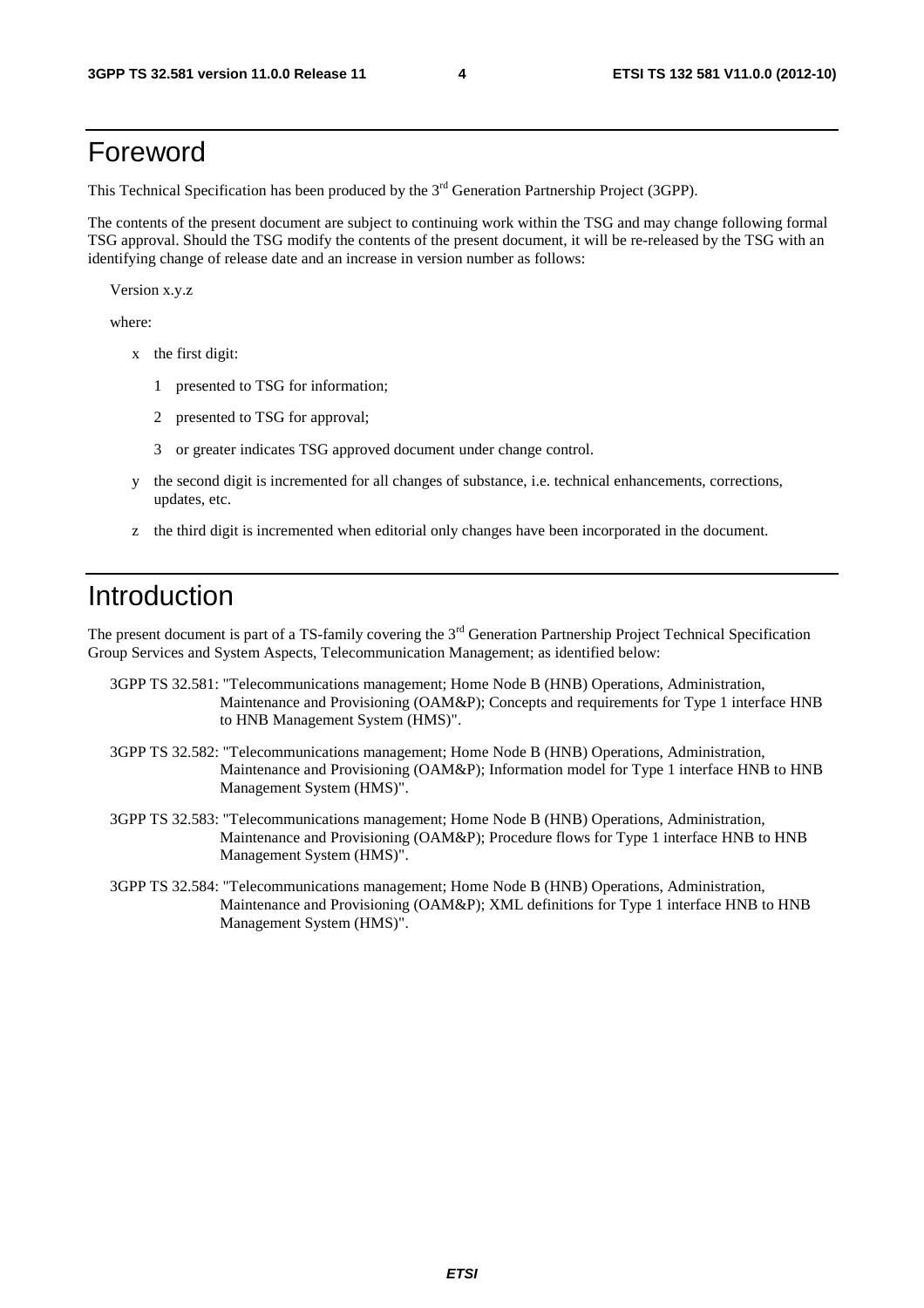### 1 Scope

The present document describes the concepts and requirements of OAM for Home NodeB (HNB). The requirements captured in this document shall be met via Type 1 interface between HNB and HMS.

## 2 References

The following documents contain provisions which, through reference in this text, constitute provisions of the present document.

- References are either specific (identified by date of publication, edition number, version number, etc.) or non-specific.
- For a specific reference, subsequent revisions do not apply.
- For a non-specific reference, the latest version applies. In the case of a reference to a 3GPP document (including a GSM document), a non-specific reference implicitly refers to the latest version of that document *in the same Release as the present document*.
- [1] 3GPP TR 32.821: "Study of Self-Organizing Network (SON) related OAM for Home NodeB".
- [2] 3GPP TS 25.467: "UTRAN architecture for 3G Home NodeB, stage 2".
- [3] TR-069 Amendment 2, CPE WAN Management Protocol v1.1, Broadband Forum
- [4] TR-106 Amendment 2 Data Model template for TR-069-Enabled Devices v1.1, Broadband Forum.
- [5] TR-196 FAP Access Point Service Data Model v1.00, Broadband Forum.
- [6] 3GPP TS 32.435: "Performance Measurement, eXtensible Markup Language (XML) file format definition".
- [7] 3GPP TS 32.111-2: "Telecommunication management; Fault Management; Alarm Integration Reference Point (IRP): Information Service (IS) ".
- [8] 3GPP TS 32.101: "Telecommunication management; Principles and high level requirements".
- [9] 3GPP TS 32.102: "Telecommunication management; Architecture".
- [10] 3GPP TR 21.905: "Vocabulary for 3GPP Specifications".
- [11] 3GPP TS 22.220: "Service requirements for Home Node B (HNB) and Home eNode B (HeNB)".
- [12] 3GPP TS 33.320: "Security of Home Node B (HNB) / Home evolved Node B (HeNB)".

### 3 Definitions and abbreviations

For the purposes of the present document, the terms and definitions given in TS 32.101 [8], TS 32.102 [9] and TS 21.905 [10] and the following apply. A term defined in the present document takes precedence over the definition of the same term, if any, in TS 32.101 [8], TS 32.102 [9] and TS 21.905 [10], in that order.

### 3.1 Definitions

For the purposes of the present document, the terms and definitions given in TR 21.905 [10] and the following apply. A term defined in the present document takes precedence over the definition of the same term, if any, in TR 21.905 [10].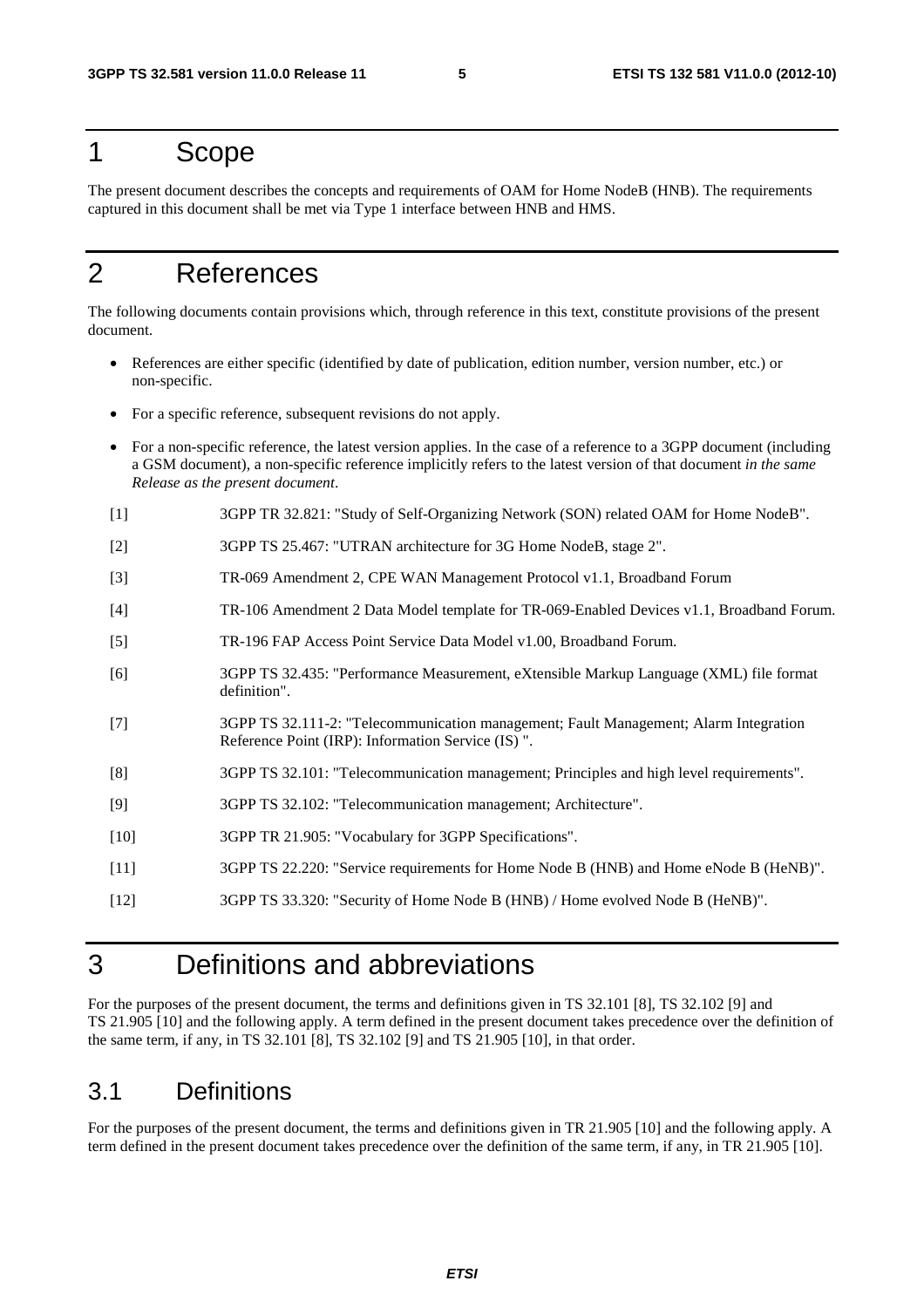#### 3.2 Abbreviations

For the purposes of the present document, the following abbreviations apply:

HMS Home NodeB Management System HNB Home NodeB

### 4 Concepts and background

Home NodeB has the following characteristics:

- The quantity of Home NodeBs is likely to be large
- There may be many Home NodeB vendors
- Home NodeB may be purchased easily by end users in market
- The location of Home NodeB could be in a private residence which may not be accessible for frequent on-site maintenance

Based on the above characteristics, this specification defines the functionalities needed for the management of Home NodeB over a Type 1 interface.

### 5 Business level requirements

#### 5.1 Requirements

**REQ-OAMP-CON-001** The HNB shall be able to be managed in all management domain aspects defined below as Configuration management, Security management, Performance management and Fault management, without the use of vendor-specific or operator-specific extension capability.

#### 5.1.1 Configuration Management

**REQ-OAMP\_CM-CON-001** The HNB shall be able to automatically, i.e. without human operator on-line interaction or attention, configure itself to be ready for service when powered up and connected to HMS.

**REQ-OAMP\_CM-CON-002** The HNB shall be able to automatically, i.e. without human operator on-line interaction or attention, configure itself to be in service when powered up and connected to HMS.

**REQ-OAMP\_CM-CON-003** The HNB shall be able to automatically, i.e. without human operator on-line interaction or attention, upgrade its software/firmware and configuration.

**REQ-OAMP\_CM-CON-004** The HNB auto-configuration shall be done in such way that the performance of the surrounding macro cells is not adversely affected.

**REQ-OAMP\_CM-CON-005** The HNB auto-configuration function should be adaptive to react to change in the network and changes in the radio environment.

**REQ-OAMP** CM-CON-006 The operator shall be able to remotely reboot the HNB.

**REQ-OAMP\_CM-CON-007** The operator shall be able to remotely start/stop the radio transmission of the HNB.

**REQ-OAMP\_CM-CON-008** In case IPsec is used, the system should be engineered to ensure that the HNB IP address changes as minimally as possible.

**REQ-OAMP\_CM-CON-009** The operator shall be able to remotely reconfigure the HNB to adapt to changes in the radio environment.

**REQ-OAMP\_CM-CON-010** The HNB should allow configuration of the IPsec or non-IPsec usage option based on the operator's policy TS 33.320 [12].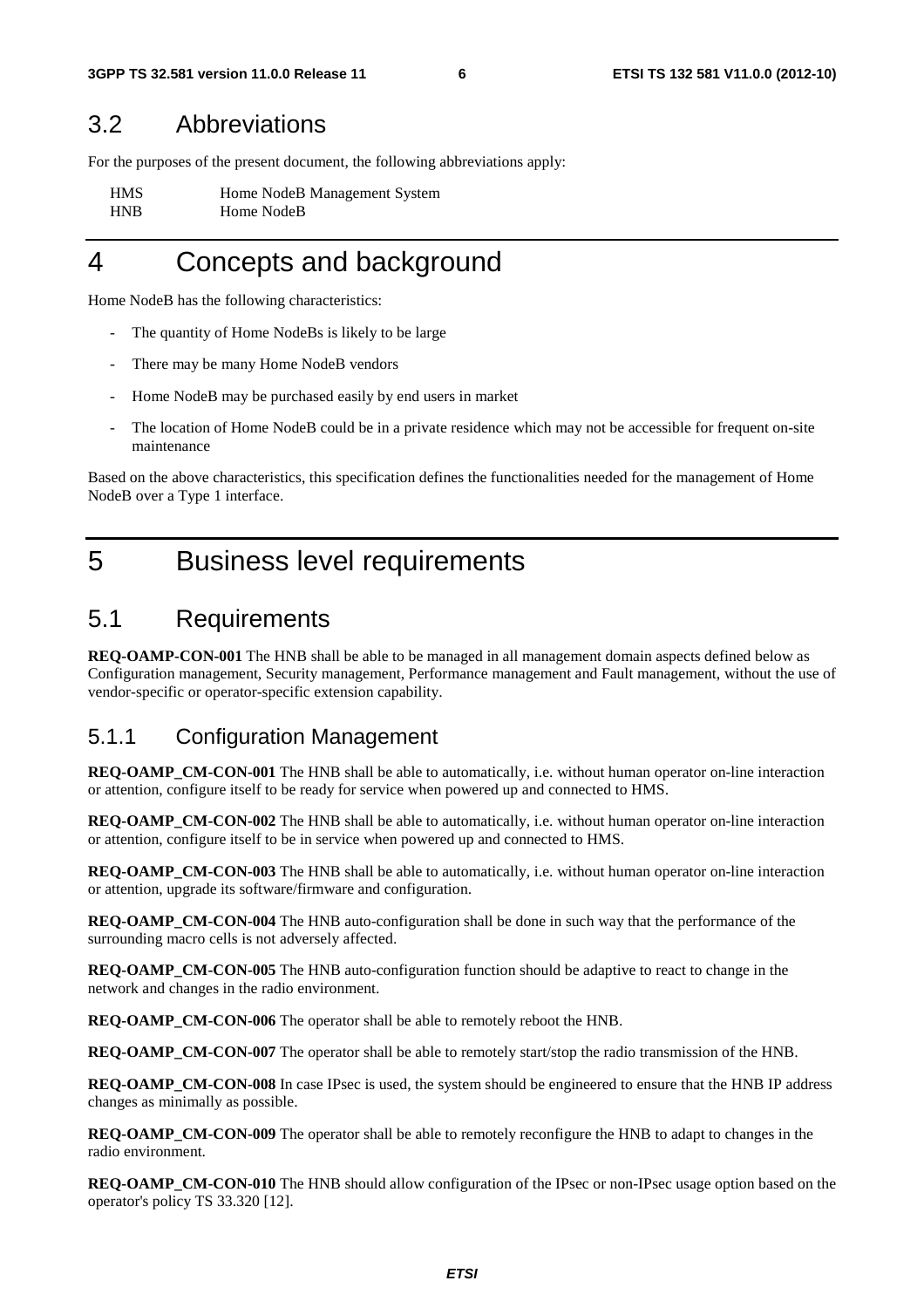#### 5.1.2 Performance Management

**REQ-OAMP\_PM-CON-001** The HNB may have the capability to collect its performance related data.

**REQ-OAMP\_PM-CON-002** The HNB shall send performance data based on operator configured policy.

**REQ-OAMP\_PM-CON-003** Operator shall be able to retrieve performance data file from the HNB.

#### 5.1.3 Fault Management

**REQ-OAMP\_FM-CON-001** The HNB shall support Fault Management to enable the operator to monitor and manage the HNB.

**REQ-OAMP\_FM-CON-002** The HNB shall provide alarm related information only on demand by the operator or based on operator configured policy.

#### 5.1.4 Security Management

**REQ-OAMP\_SM-CON-001** The HNB shall have the capability to protect itself against Denial of Service attack over the Type 1 interface.

### 5.2 Actor roles

Not defined in this version.

#### 5.3 Telecommunications resources

Not defined in this version.

### 5.4 High level use cases

Not defined in this version.

## 6 Specification level requirements

### 6.1 Requirements

#### 6.1.1 Configuration Management

The requirements for configuration management are as follows:

**REQ-OAMP\_CM-FUN-001** The HNB configuration shall be administered by the HMS utilising the TR-069 CWMP Protocol, reference [3].

**REQ-OAMP\_CM-FUN-002** The HNB Information Model used by the HMS for Configuration Management shall be based on the following:

a. Broadband Forum TR-106 Amendment 2 Data Model [4]

b. FAP Access Point Service Data Model [5]

**REQ-OAMP\_CM-FUN-003** HMS shall be able to reboot the HNB.

**REQ-OAMP\_CM-FUN-004** HMS shall have remote access to the HNB to start/stop the radio transmission.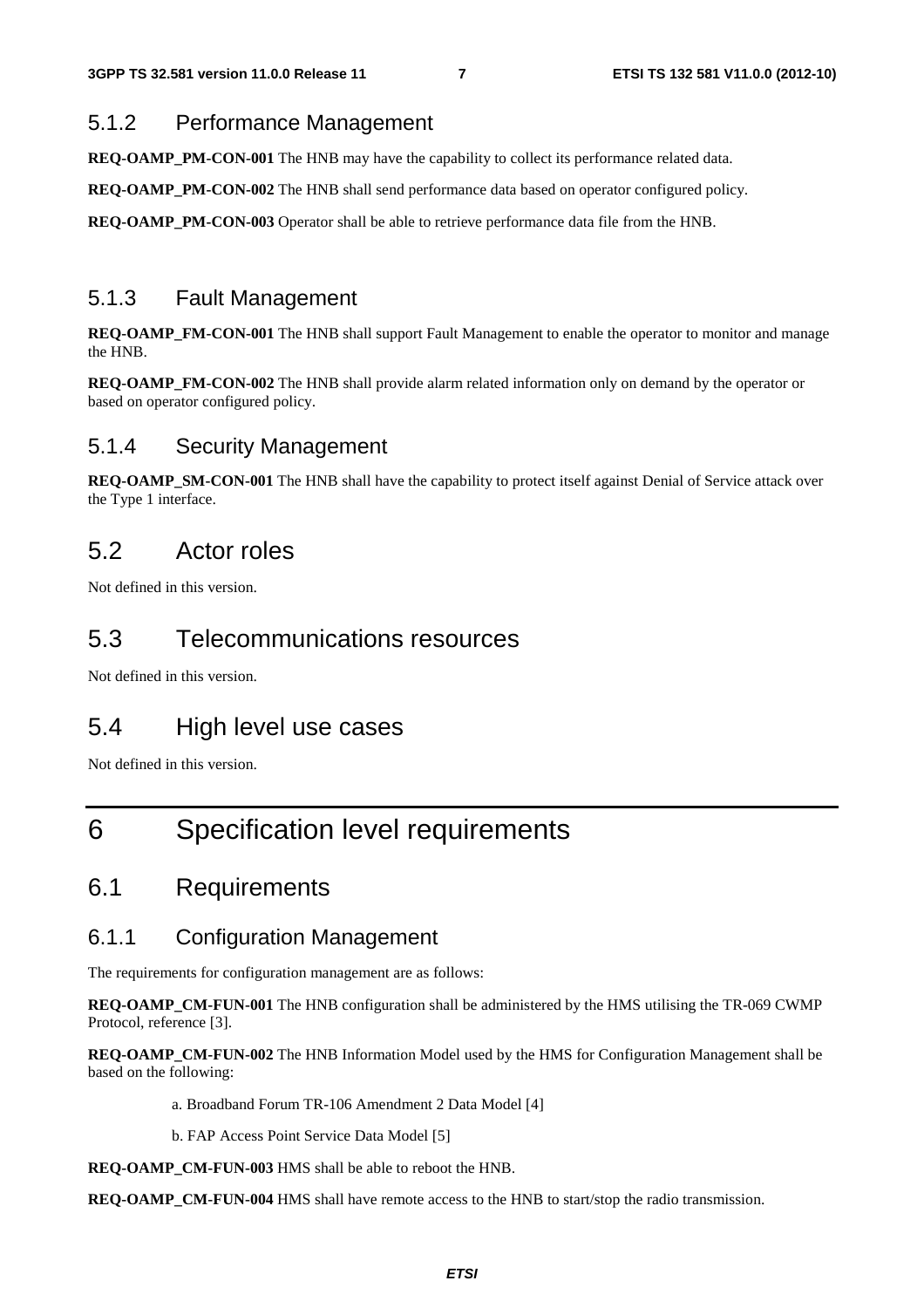**REQ-OAMP\_CM-FUN-005** HMS shall have remote access to the HNB to start/stop the radio transmission on the frequencies specified by HMS.

**REQ-OAMP\_CM-FUN-006** HMS shall maintain the configuration data of the HNB.

**REQ-OAMP\_CM-FUN-007** When the HNB is initially powered up and connected to the HMS, HMS shall send the initially needed configuration data to the HNB.

**REQ-OAMP\_CM-FUN-008** If the inner IPsec tunnel IP address of the HNB changes and HNB is connected to HMS via IPsec Tunnel then the HNB shall notify the HMS using TR-069.

**REQ-OAMP\_CM-FUN-009** The HMS shall specify which parameters it needs to be notified of when the HNB changes their values through auto-configuration. The HNB shall notify the HMS of changes in the values of any such auto-configured parameters.

**REQ-OAMP\_CM-FUN-010** The HNB shall inform the HMS of its ability to auto-configure parameters or groups of parameters that are relevant to the HMS.

**REQ-OAMP\_CM-FUN-011** HMS shall be able to specify a value, or a valid range of values, for any parameter that is auto-configurable by the HNB.

**REQ-OAMP\_CM-FUN-012** Configuration management capability for the HNB shall be supported by means of TR-069 RPCs SetParameterValues, AddObject and DeleteObject. Optionally a bulk configuration management file may be supported. In this case the TR-069 manager uses the RPC download method to trigger a CM file download from a file server.

**REQ-OAMP\_CM-FUN-013** The HNB shall be able to inform the HMS of the changes in radio environment.

**REQ-OAMP\_CM-FUN-014** The HNB shall provide a capability allowing the HMS to manage downloading of HNB software/firmware image files and provide mechanisms for version identification and notification to the HMS of the success or failure of a file download.

**REQ-OAMP\_CM-FUN-015** The HNB shall support capabilities to inform the HMS about the results of specific actions triggered by the HMS.

**REQ-OAMP\_CM-FUN-016** It shall be possible to initiate a management connection at the request of either the HNB or the HMS.

**REQ-OAMP\_CM-FUN-017** If the HNB is unable to offer service for an operator configured time period it will deactivate the air interfac.

**REQ-OAMP\_CM-FUN-018** The HNB shall support a capability to allow the HMS to activate Local IP Access.

**REQ-OAMP\_CM-FUN-019** The HNB shall support a capability to allow the HMS to deactivate Local IP Access.

**REQ-OAMP\_CM-FUN-020** The HMS should be able to securely configure the HNB according to the operator's policy, whether or not to use IPsec for subsequent connections.

#### 6.1.2 Performance Management

The HNB may support Performance Management to enable the operator to monitor the HNB Network based on the business level requirements (see clause 5.1.2).

The requirements for performance management are as follows.

**REQ-OAMP\_PM-FUN-001** The HNB may have the Performance Management capabilities administered by the HMS.

**REQ-OAMP\_PM-FUN-002** The HNB shall support the retrieval of the Performance Information from the HNB utilising the file transfer option of TR-069 CWMP Protocol, reference [3].

**REQ-OAMP\_PM-FUN-003** The HNB shall be configurable by the HMS to produce an XML File at regular intervals which contains the HNB performance Information and then upload the XML File.

**REQ-OAMP\_PM-FUN-004** The XML File Formats produced by the HNB shall adhere to the 3GPP XML Performance Management File Formats, reference [6].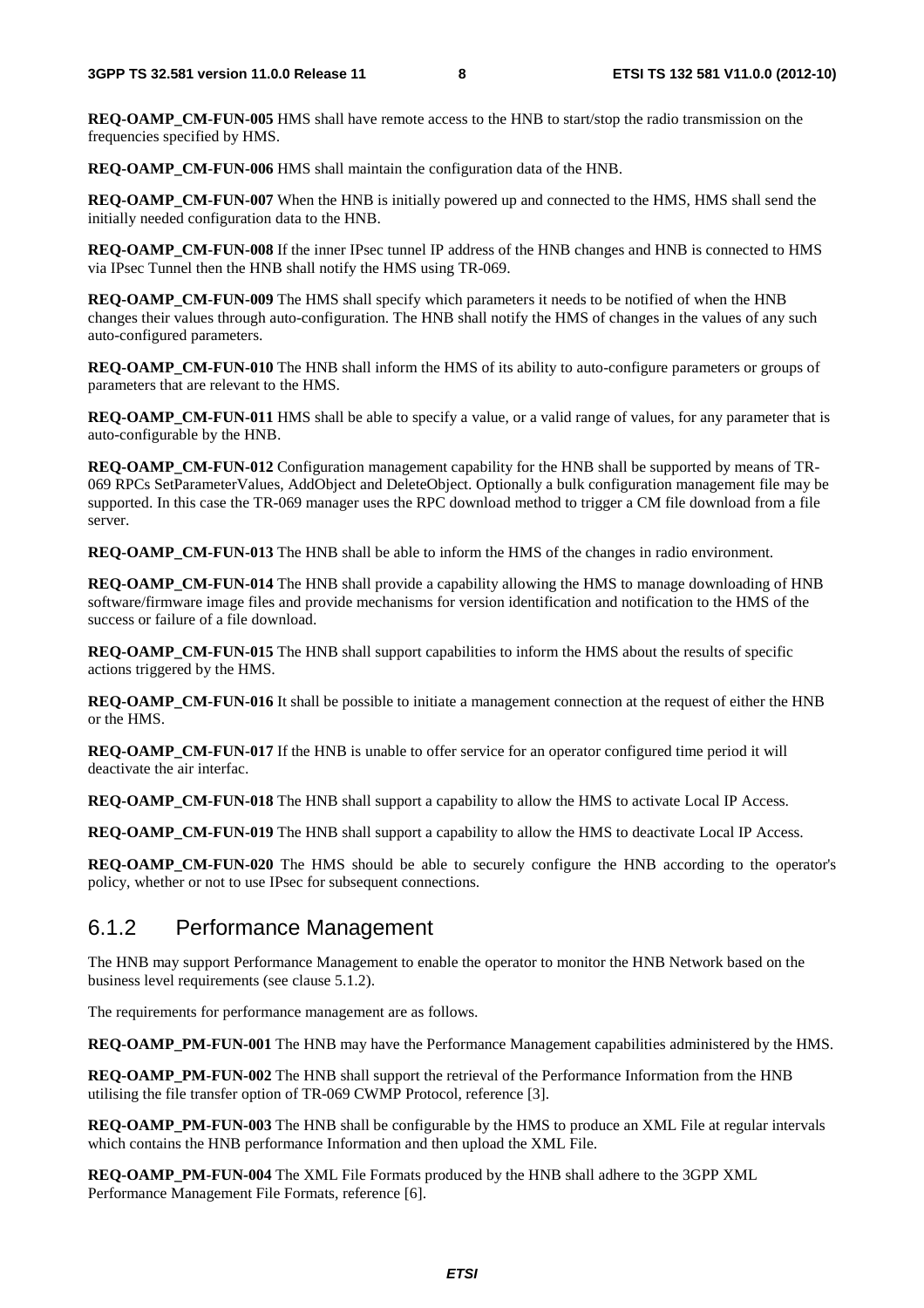**REO-OAMP\_PM-FUN-005** The HNB shall upload PM files using TR-069 compliant file transfer protocols.

**REO-OAMP\_PM-FUN-006** The HMS shall have the capability to initiate HNB diagnostic testing

**REQ-OAMP\_PM-FUN-007** HMS shall have the ability to configure policies for the HNB performance data file upload.

#### 6.1.3 Fault Management

**REQ-OAMP\_FM-FUN-001** The HNB shall have the Fault Management capabilities administered through the HMS.

**REQ-OAMP\_FM-FUN-002** The HNB shall have the ability to send alarm related information to HMS according to operator configured policy.

**REQ-OAMP\_FM-FUN-003** The HNB shall be able to send alarm related information to the HMS using TR-069 RPC Methods, reference [3].

**REQ-OAMP\_FM-FUN-004** The alarm related information to be sent to the HMS by the HNB shall support the inclusion of the appropriate Information attributes, as defined in 3GPP TS.32.111-2, reference [7].

**REQ-OAMP\_FM-FUN-005** The HNB shall maintain the following information:

a. Alarm Management Information – which contains the alarm management and reporting parameters configurable by the HMS

b. Alarms List – Alarms currently active on the HNB

c. Alarm History – contains the alarms previously created by the HNB.

d. Pending Delivery Queue – contains the alarms queued to be sent to the HMS on the next management connection

**REQ-OAMP\_FM-FUN-006**.The HNB shall support the following ways of alarm handling:

a. Expedited handling– the HNB connects to the HMS immediately to raise the alarm and logs the alarm in the Alarm History.

b. Queued handling – the HNB queues the alarm internally pending connection to the HMS, logs the alarm in the Alarm History, and delivers the alarm on the next connection to the HMS

c. Logged handling – the HNB does not send the alarm to the HMS and logs the alarm in the Alarm History.

d. Disabled handling– the HNB does not send the alarm to the HMS and will not log the alarm in the Alarm History

**REQ-OAMP\_FM-FUN-007** The HMS may configure the alarm handling for each type of HNB alarm according to the HNB alarm handling capabilities and the default handling if not specified by the HMS shall be 'Logged handling'.

**REQ-OAMP\_FM-FUN-008** The HMS shall have the ability to throttle the sending of alarms from the HNB to the **HMS** 

**REO-OAMP\_FM-FUN-009** The HMS shall have the capability to retrieve alarm related information from the HNB using TR-069 RPC Method Calls.

**REQ-OAMP\_FM-FUN-010** The HMS shall have the capability to completely purge on the HNB the Alarms List and the Pending Delivery Queue and may have the capability to completely purge on the HNB the history of Alarms.

**REQ-OAMP\_FM-FUN-011** The HMS shall have the capability to activate and deactivate the alarm reporting by the HNB.

**REO-OAMP\_FM-FUN-012** The HMS shall be able to define the frequency of passive reporting.

**REQ-OAMP\_FM-FUN-013** The HMS shall be informed immediately of alarms (raised, changed, cleared) classified as expedited notifications only.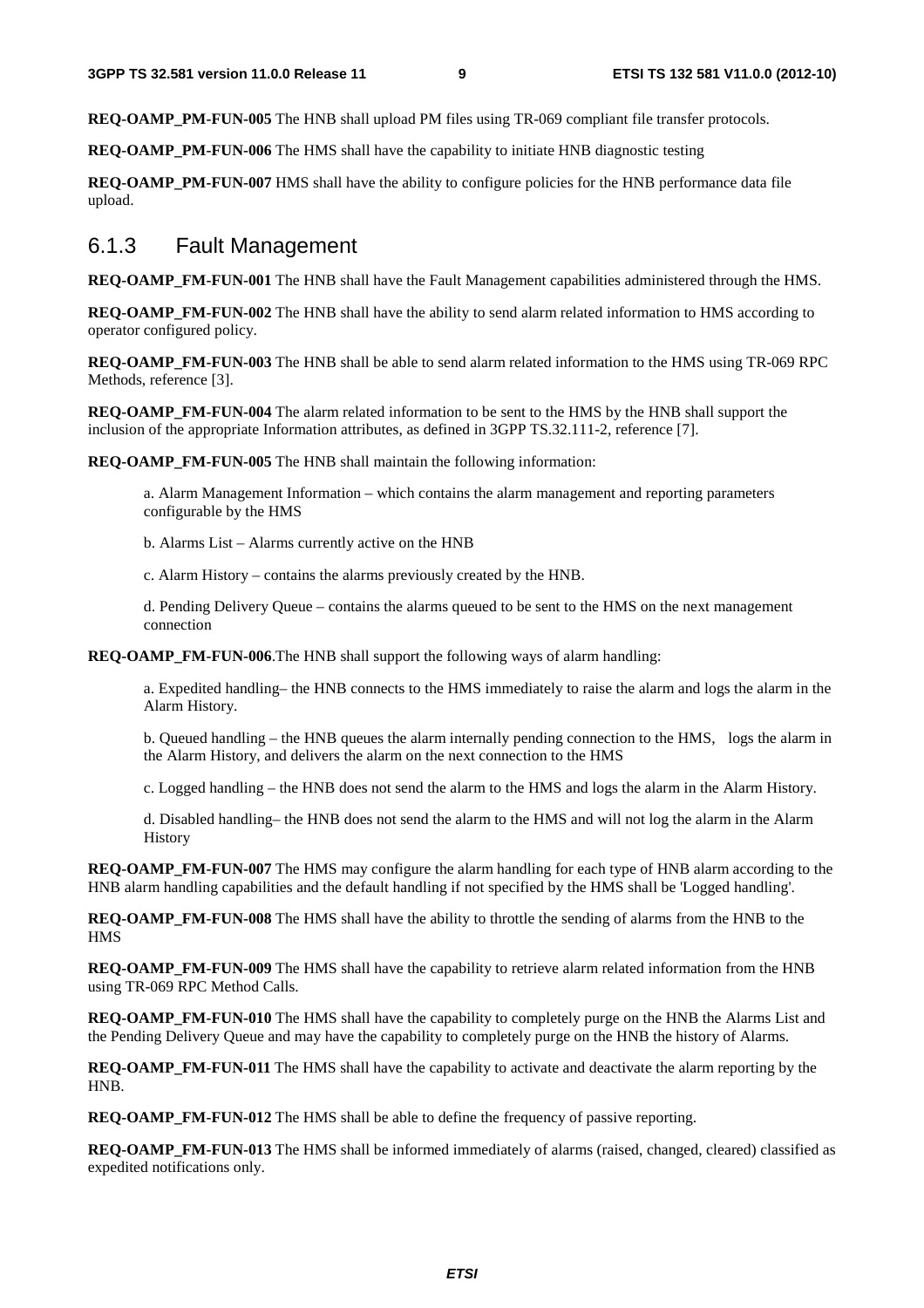**REO-OAMP\_FM-FUN–014** The HNB shall provide a capability allowing the HMS to access information that it may use to diagnose and resolve connectivity or service issues.

#### 6.1.4 Security Management

**REO-OAMP\_SM-FUN-001.**The HNB shall have the capability to communicate with the HMS via TR-069 CWMP, reference [3], through the support of one of the two security mechanisms determined by the Network Operator"s Security Policies:

utilising SSL/TLS outside the IPsec Tunnel

 -within the IPsec Tunnel with the option to utilise SSL/TLS within the IPsec Tunnel for additional end-to-end security

TR-069 CPE devices are currently factory programmed with a Bootstrap HMS URL only and therefore the HNB capable CPEs requiring to utilise IPsec for connection to the HMS either require to be factory programmed with Bootstrap Security Gateway/IPsec Information or this information is supplied outside of the IPsec tunnel before tunnel establishment utilising SSL/TLS.

**REO-OAMP\_SM-FUN–002** The HNB shall provide a capability to prevent tampering with the interactions that take place between the HNB and the HMS as well as management functions of a HNB.

**REQ-OAMP\_SM-FUN–003** The HNB shall provide a capability allowing the HMS to authenticate the HNBs.

**REQ-OAMP\_SM-FUN–004** The HNB shall be able to authenticate the HMS prior to responding to interactions triggered by the HMS.

**REQ-OAMP\_SM-FUN–005** The HNB shall provide a capability supporting confidentiality for interactionstaking place between the HNB and the HMS.

### 6.2 Actor roles

Not defined in this version.

### 6.3 Telecommunications resources

Not defined in this version.

### 6.4 Use cases

Not defined in this version.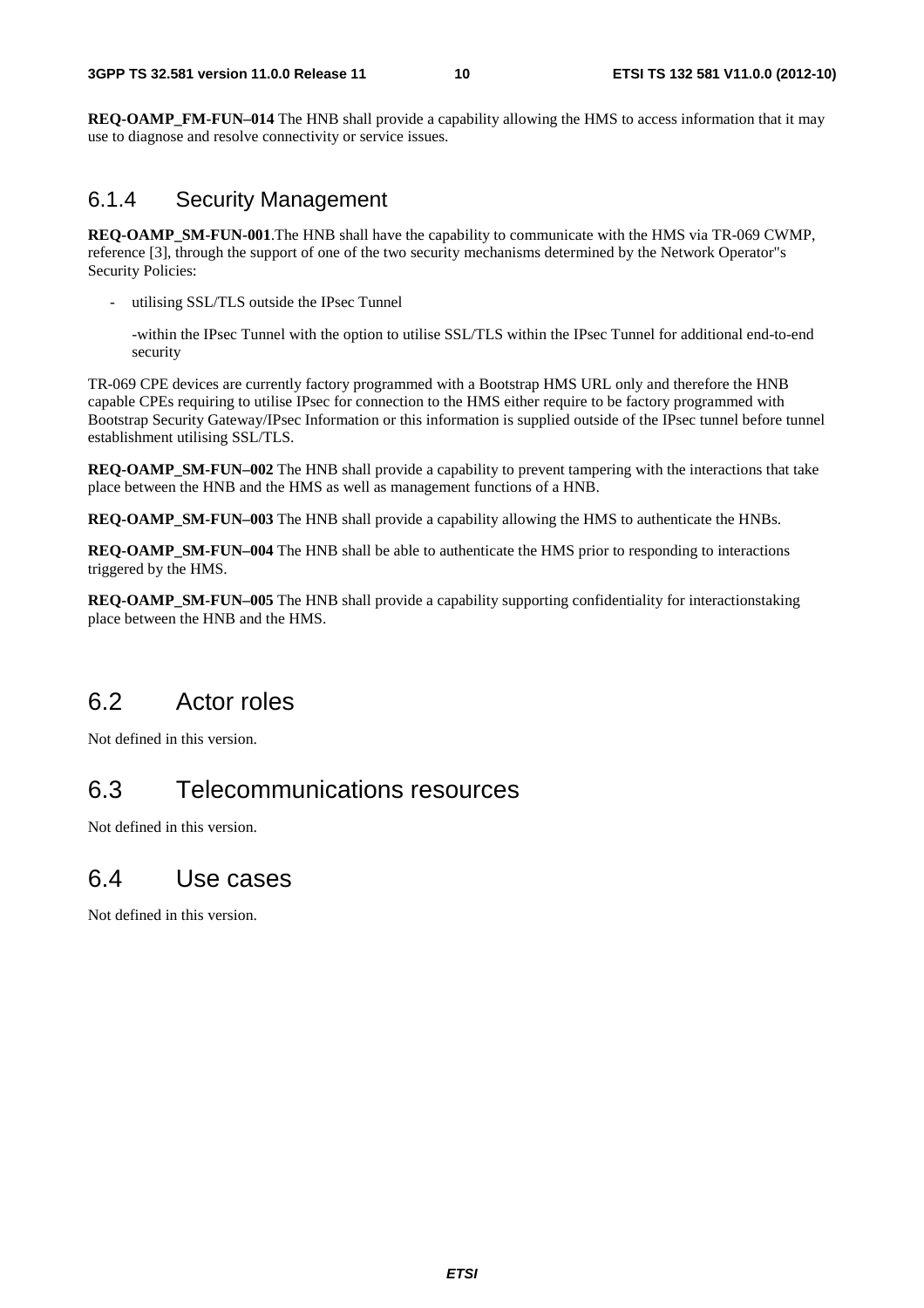# Annex A (informative): Change history

| <b>Change history</b> |              |               |            |              |                                                                                                                     |            |            |  |  |
|-----------------------|--------------|---------------|------------|--------------|---------------------------------------------------------------------------------------------------------------------|------------|------------|--|--|
| <b>Date</b>           | TSG#         | TSG Doc.      | <b>ICR</b> | <b>Rev</b>   | Subject/Comment                                                                                                     | <b>Old</b> | <b>New</b> |  |  |
| Mar 2009              | SP-43        | SP-090067     |            | $- -$        | Presentation to SA for information and approval                                                                     | 1.0.0      | 8.0.0      |  |  |
| Jun 2009              | <b>SP-44</b> | SP-090295 001 |            | $-1$         | Add requirements for HNB informing the HMS of the changes in<br>radio environment                                   | 8.0.0      | 9.0.0      |  |  |
| Sep 2009              | <b>SP-45</b> | SP-090534 003 |            | $\mathbf{u}$ | Add missing description of AddObject and DeleteObject RPC<br>method in configuration management according to BBF LS | 9.0.0      | 9.1.0      |  |  |
| Sep 009               | SP-45        | SP-090540 004 |            | $-1$         | New CM, FM & SM specification level requirements for HNB<br>Management                                              | 9.0.0      | 9.1.0      |  |  |
| Mar 2010              | <b>SP-47</b> | SP-100035 006 |            | $\mathbf{u}$ | Correction of file transfer mechanisms in HNB type 1 interface                                                      | 9.1.0      | 9.2.0      |  |  |
| Jun 2010              | <b>SP-48</b> | SP-100264 007 |            | $-$          | Missing Requirement for an operator"s defined time period at the<br><b>HNB</b>                                      | 9.2.0      | 10.0.0     |  |  |
| Mar 2011              | SP-51        | SP-110099 008 |            | $-$          | Add LIPA management requirements                                                                                    | 10.0.0     | 10.1.0     |  |  |
| May 2011              | SP-52        | SP-110288 010 |            | 2            | Correction of requirements for HNB non-IPsec usage - alignment<br>with 33.320                                       | 10.1.0     | 10.2.0     |  |  |
| 2012-09               |              |               |            |              | Update to Rel-11 version (MCC)                                                                                      | 10.2.0     | 11.0.0     |  |  |